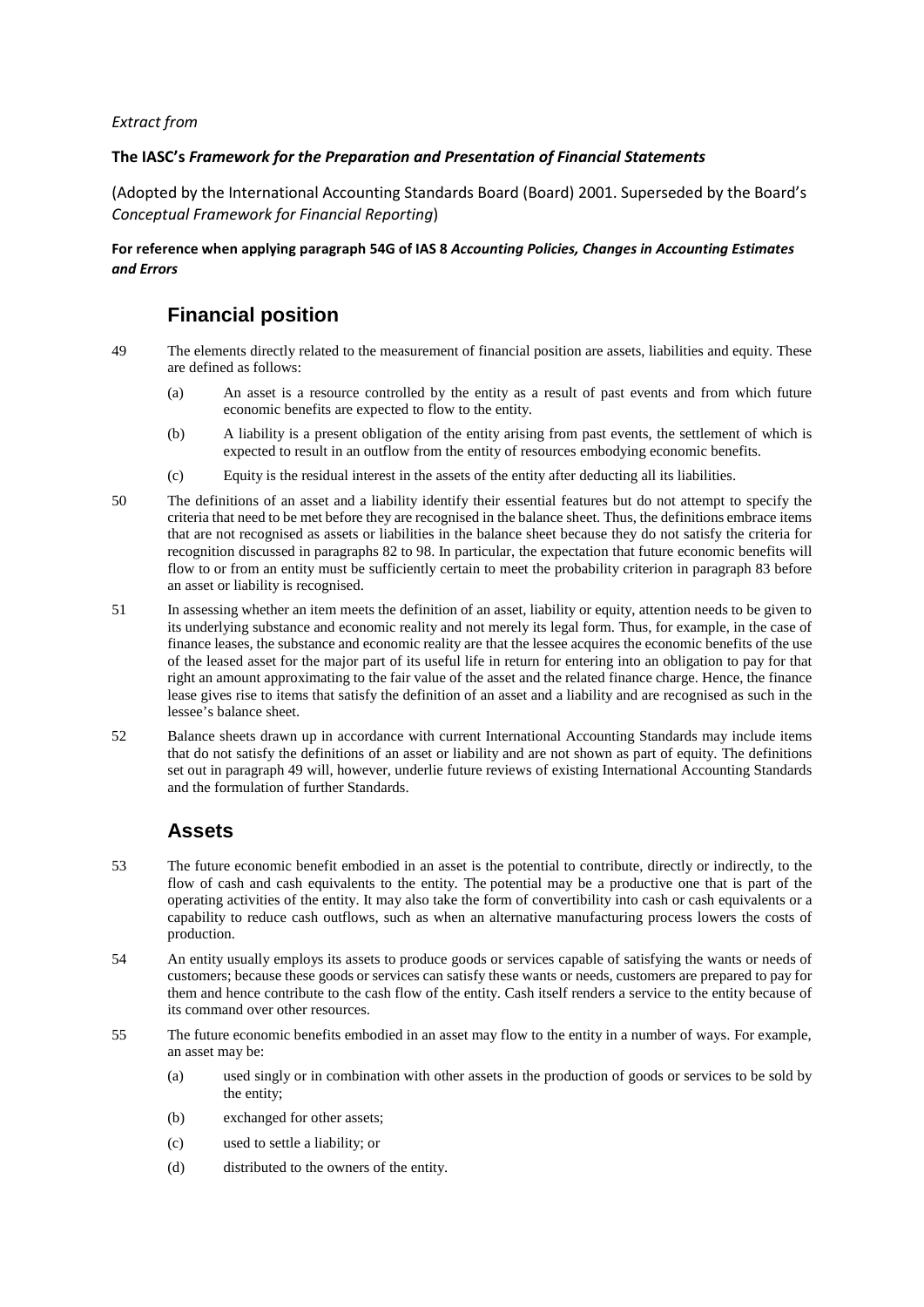- 56 Many assets, for example, property, plant and equipment, have a physical form. However, physical form is not essential to the existence of an asset; hence patents and copyrights, for example, are assets if future economic benefits are expected to flow from them to the entity and if they are controlled by the entity.
- 57 Many assets, for example, receivables and property, are associated with legal rights, including the right of ownership. In determining the existence of an asset, the right of ownership is not essential; thus, for example, property held on a lease is an asset if the entity controls the benefits which are expected to flow from the property. Although the capacity of an entity to control benefits is usually the result of legal rights, an item may nonetheless satisfy the definition of an asset even when there is no legal control. For example, know-how obtained from a development activity may meet the definition of an asset when, by keeping that know-how secret, an entity controls the benefits that are expected to flow from it.
- 58 The assets of an entity result from past transactions or other past events. Entities normally obtain assets by purchasing or producing them, but other transactions or events may generate assets; examples include property received by an entity from government as part of a programme to encourage economic growth in an area and the discovery of mineral deposits. Transactions or events expected to occur in the future do not in themselves give rise to assets; hence, for example, an intention to purchase inventory does not, of itself, meet the definition of an asset.
- 59 There is a close association between incurring expenditure and generating assets but the two do not necessarily coincide. Hence, when an entity incurs expenditure, this may provide evidence that future economic benefits were sought but is not conclusive proof that an item satisfying the definition of an asset has been obtained. Similarly the absence of a related expenditure does not preclude an item from satisfying the definition of an asset and thus becoming a candidate for recognition in the balance sheet; for example, items that have been donated to the entity may satisfy the definition of an asset.

## **Liabilities**

- 60 An essential characteristic of a liability is that the entity has a present obligation. An obligation is a duty or responsibility to act or perform in a certain way. Obligations may be legally enforceable as a consequence of a binding contract or statutory requirement. This is normally the case, for example, with amounts payable for goods and services received. Obligations also arise, however, from normal business practice, custom and a desire to maintain good business relations or act in an equitable manner. If, for example, an entity decides as a matter of policy to rectify faults in its products even when these become apparent after the warranty period has expired, the amounts that are expected to be expended in respect of goods already sold are liabilities.
- 61 A distinction needs to be drawn between a present obligation and a future commitment. A decision by the management of an entity to acquire assets in the future does not, of itself, give rise to a present obligation. An obligation normally arises only when the asset is delivered or the entity enters into an irrevocable agreement to acquire the asset. In the latter case, the irrevocable nature of the agreement means that the economic consequences of failing to honour the obligation, for example, because of the existence of a substantial penalty, leave the entity with little, if any, discretion to avoid the outflow of resources to another party.
- 62 The settlement of a present obligation usually involves the entity giving up resources embodying economic benefits in order to satisfy the claim of the other party. Settlement of a present obligation may occur in a number of ways, for example, by:
	- (a) payment of cash;
	- (b) transfer of other assets;
	- (c) provision of services;
	- (d) replacement of that obligation with another obligation; or
	- (e) conversion of the obligation to equity.

An obligation may also be extinguished by other means, such as a creditor waiving or forfeiting its rights.

- 63 Liabilities result from past transactions or other past events. Thus, for example, the acquisition of goods and the use of services give rise to trade payables (unless paid for in advance or on delivery) and the receipt of a bank loan results in an obligation to repay the loan. An entity may also recognise future rebates based on annual purchases by customers as liabilities; in this case, the sale of the goods in the past is the transaction that gives rise to the liability.
- 64 Some liabilities can be measured only by using a substantial degree of estimation. Some entities describe these liabilities as provisions. In some countries, such provisions are not regarded as liabilities because the concept of a liability is defined narrowly so as to include only amounts that can be established without the need to make estimates. The definition of a liability in paragraph 49 follows a broader approach. Thus, when a provision involves a present obligation and satisfies the rest of the definition, it is a liability even if the amount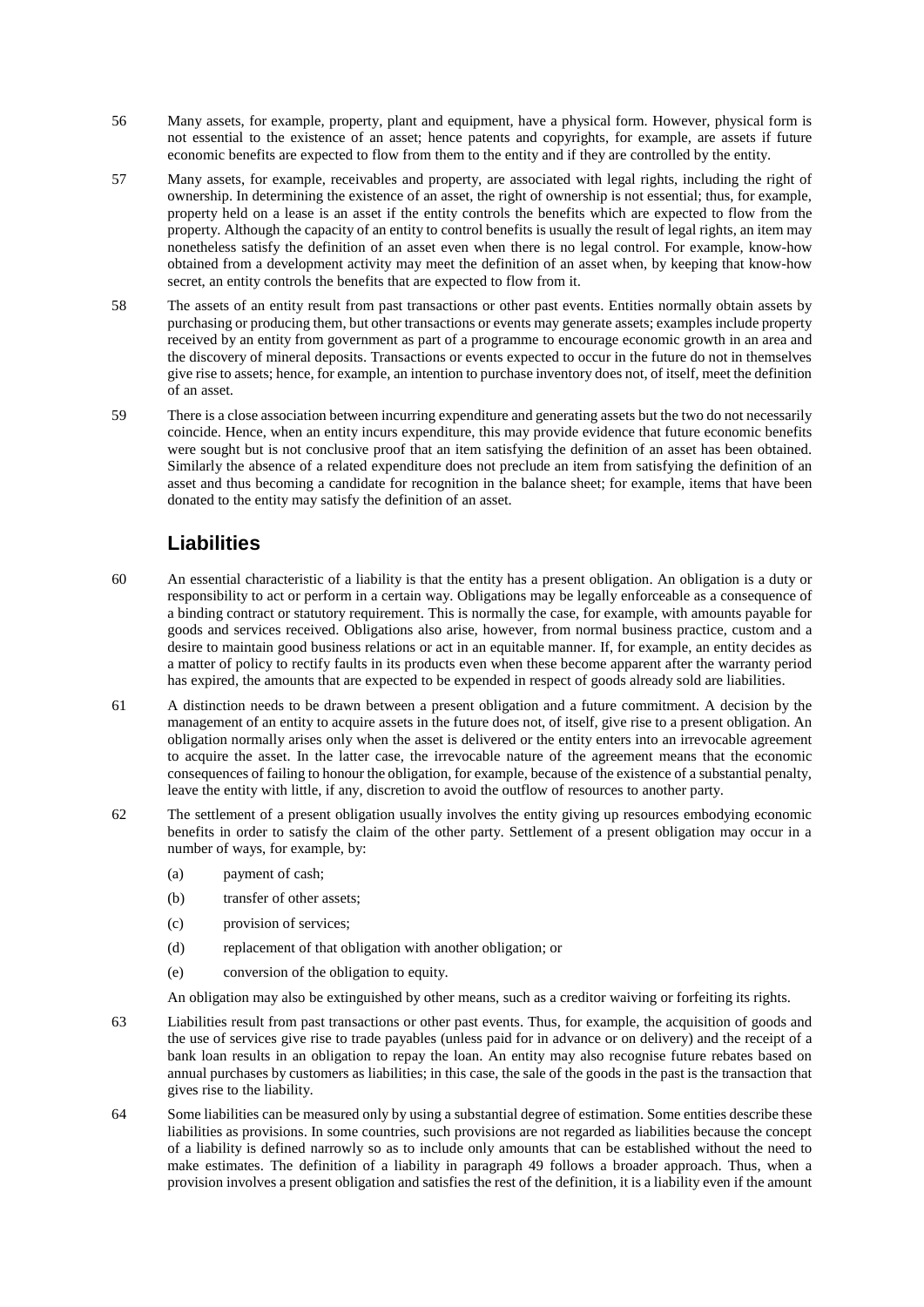has to be estimated. Examples include provisions for payments to be made under existing warranties and provisions to cover pension obligations.

… …

## **Performance**

- 69 Profit is frequently used as a measure of performance or as the basis for other measures, such as return on investment or earnings per share. The elements directly related to the measurement of profit are income and expenses. The recognition and measurement of income and expenses, and hence profit, depends in part on the concepts of capital and capital maintenance used by the entity in preparing its financial statements. These concepts are discussed in paragraphs 102 to 110.
- 70 The elements of income and expenses are defined as follows:
	- (a) Income is increases in economic benefits during the accounting period in the form of inflows or enhancements of assets or decreases of liabilities that result in increases in equity, other than those relating to contributions from equity participants.
	- (b) Expenses are decreases in economic benefits during the accounting period in the form of outflows or depletions of assets or incurrences of liabilities that result in decreases in equity, other than those relating to distributions to equity participants.
- 71 The definitions of income and expenses identify their essential features but do not attempt to specify the criteria that would need to be met before they are recognised in the income statement. Criteria for the recognition of income and expenses are discussed in paragraphs 82 to 98.
- 72 Income and expenses may be presented in the income statement in different ways so as to provide information that is relevant for economic decision-making. For example, it is common practice to distinguish between those items of income and expenses that arise in the course of the ordinary activities of the entity and those that do not. This distinction is made on the basis that the source of an item is relevant in evaluating the ability of the entity to generate cash and cash equivalents in the future; for example, incidental activities such as the disposal of a long-term investment are unlikely to recur on a regular basis. When distinguishing between items in this way consideration needs to be given to the nature of the entity and its operations. Items that arise from the ordinary activities of one entity may be unusual in respect of another.
- 73 Distinguishing between items of income and expense and combining them in different ways also permits several measures of entity performance to be displayed. These have differing degrees of inclusiveness. For example, the income statement could display gross margin, profit or loss from ordinary activities before taxation, profit or loss from ordinary activities after taxation, and profit or loss.

#### **Income**

- 74 The definition of income encompasses both revenue and gains. Revenue arises in the course of the ordinary activities of an entity and is referred to by a variety of different names including sales, fees, interest, dividends, royalties and rent.
- 75 Gains represent other items that meet the definition of income and may, or may not, arise in the course of the ordinary activities of an entity. Gains represent increases in economic benefits and as such are no different in nature from revenue. Hence, they are not regarded as constituting a separate element in this *Framework*.
- 76 Gains include, for example, those arising on the disposal of non-current assets. The definition of income also includes unrealised gains; for example, those arising on the revaluation of marketable securities and those resulting from increases in the carrying amount of long-term assets. When gains are recognised in the income statement, they are usually displayed separately because knowledge of them is useful for the purpose of making economic decisions. Gains are often reported net of related expenses.
- 77 Various kinds of assets may be received or enhanced by income; examples include cash, receivables and goods and services received in exchange for goods and services supplied. Income may also result from the settlement of liabilities. For example, an entity may provide goods and services to a lender in settlement of an obligation to repay an outstanding loan.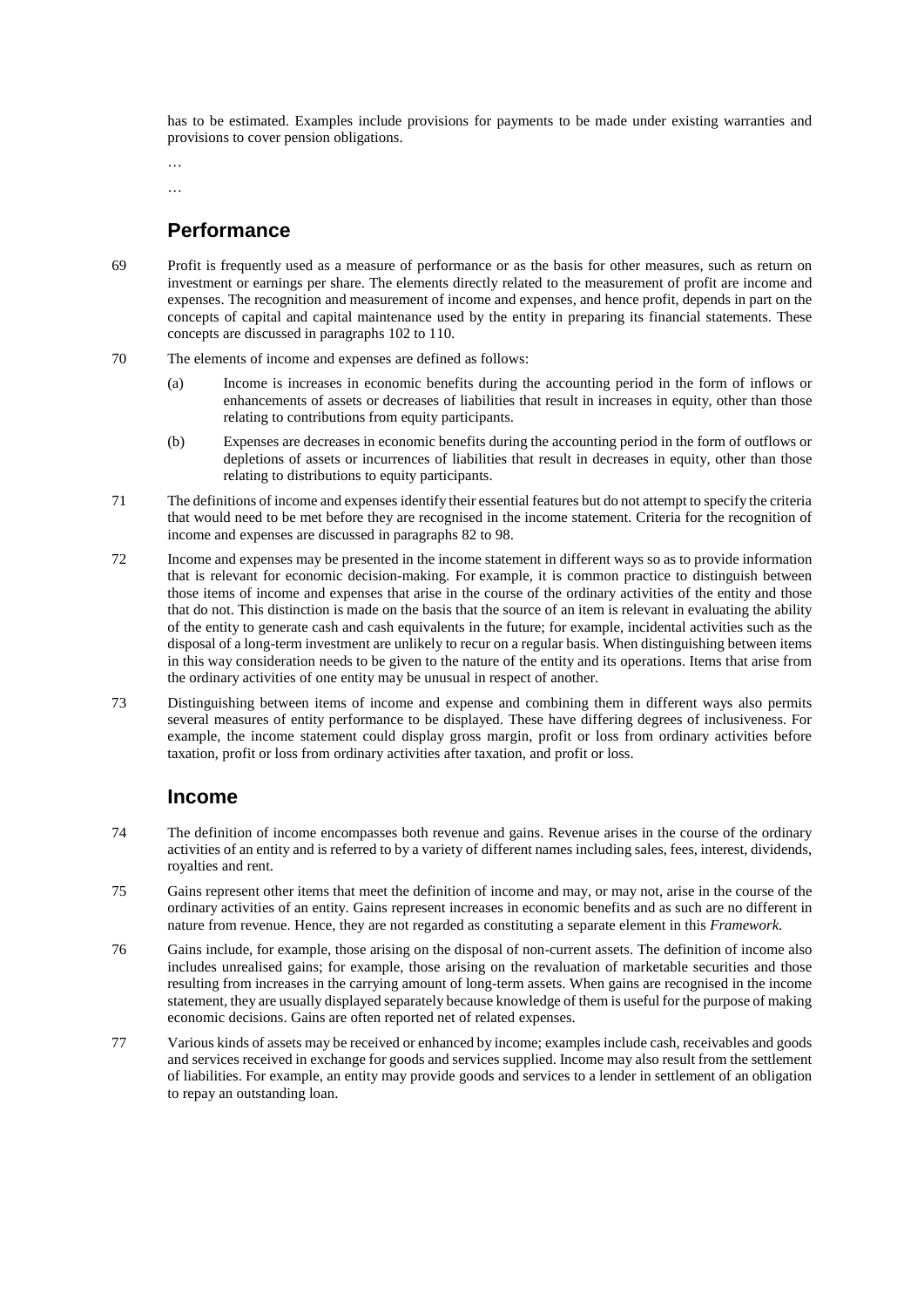### **Expenses**

- 78 The definition of expenses encompasses losses as well as those expenses that arise in the course of the ordinary activities of the entity. Expenses that arise in the course of the ordinary activities of the entity include, for example, cost of sales, wages and depreciation. They usually take the form of an outflow or depletion of assets such as cash and cash equivalents, inventory, property, plant and equipment.
- 79 Losses represent other items that meet the definition of expenses and may, or may not, arise in the course of the ordinary activities of the entity. Losses represent decreases in economic benefits and as such they are no different in nature from other expenses. Hence, they are not regarded as a separate element in this *Framework*.
- 80 Losses include, for example, those resulting from disasters such as fire and flood, as well as those arising on the disposal of non-current assets. The definition of expenses also includes unrealised losses, for example, those arising from the effects of increases in the rate of exchange for a foreign currency in respect of the borrowings of an entity in that currency. When losses are recognised in the income statement, they are usually displayed separately because knowledge of them is useful for the purpose of making economic decisions. Losses are often reported net of related income.

…

…

# **Recognition of the elements of financial statements**

- 82 Recognition is the process of incorporating in the balance sheet or income statement an item that meets the definition of an element and satisfies the criteria for recognition set out in paragraph 83. It involves the depiction of the item in words and by a monetary amount and the inclusion of that amount in the balance sheet or income statement totals. Items that satisfy the recognition criteria should be recognised in the balance sheet or income statement. The failure to recognise such items is not rectified by disclosure of the accounting policies used nor by notes or explanatory material.
- 83 An item that meets the definition of an element should be recognised if:
	- (a) it is probable that any future economic benefit associated with the item will flow to or from the entity; and
	- (b) the item has a cost or value that can be measured with reliability.
- 84 In assessing whether an item meets these criteria and therefore qualifies for recognition in the financial statements, regard needs to be given to the materiality considerations discussed in paragraphs 29 and 30. The interrelationship between the elements means that an item that meets the definition and recognition criteria for a particular element, for example, an asset, automatically requires the recognition of another element, for example, income or a liability.

# **The probability of future economic benefit**

85 The concept of probability is used in the recognition criteria to refer to the degree of uncertainty that the future economic benefits associated with the item will flow to or from the entity. The concept is in keeping with the uncertainty that characterises the environment in which an entity operates. Assessments of the degree of uncertainty attaching to the flow of future economic benefits are made on the basis of the evidence available when the financial statements are prepared. For example, when it is probable that a receivable owed to an entity will be paid, it is then justifiable, in the absence of any evidence to the contrary, to recognise the receivable as an asset. For a large population of receivables, however, some degree of non-payment is normally considered probable; hence an expense representing the expected reduction in economic benefits is recognised.

# **Reliability of measurement**

86 The second criterion for the recognition of an item is that it possesses a cost or value that can be measured with reliability as discussed in paragraphs 31 to 38 of this *Framework*. In many cases, cost or value must be estimated; the use of reasonable estimates is an essential part of the preparation of financial statements and does not undermine their reliability. When, however, a reasonable estimate cannot be made the item is not recognised in the balance sheet or income statement. For example, the expected proceeds from a lawsuit may meet the definitions of both an asset and income as well as the probability criterion for recognition; however, if it is not possible for the claim to be measured reliably, it should not be recognised as an asset or as income;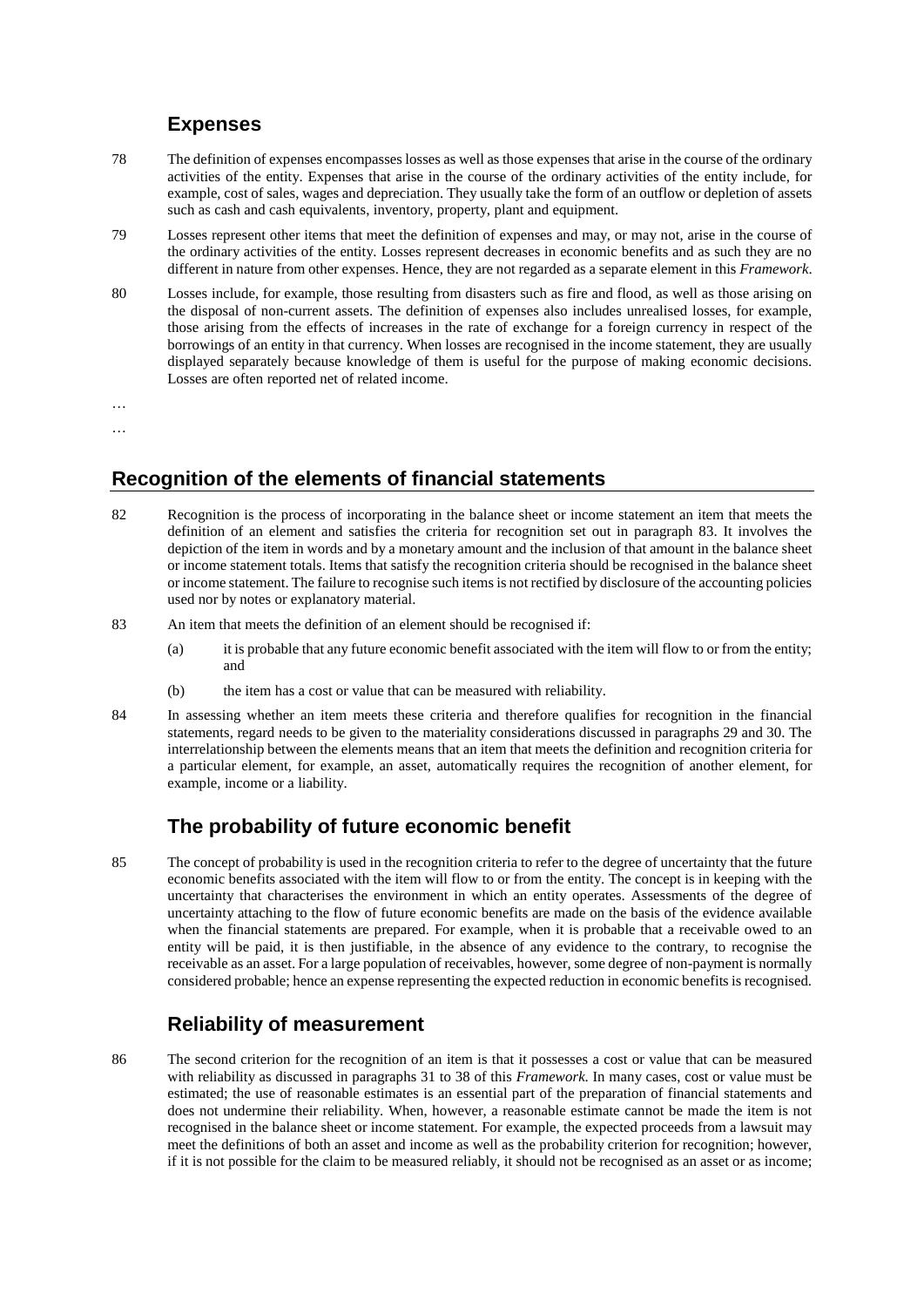the existence of the claim, however, would be disclosed in the notes, explanatory material or supplementary schedules.

- 87 An item that, at a particular point in time, fails to meet the recognition criteria in paragraph 83 may qualify for recognition at a later date as a result of subsequent circumstances or events.
- 88 An item that possesses the essential characteristics of an element but fails to meet the criteria for recognition may nonetheless warrant disclosure in the notes, explanatory material or in supplementary schedules. This is appropriate when knowledge of the item is considered to be relevant to the evaluation of the financial position, performance and changes in financial position of an entity by the users of financial statements.

## **Recognition of assets**

- 89 An asset is recognised in the balance sheet when it is probable that the future economic benefits will flow to the entity and the asset has a cost or value that can be measured reliably.
- 90 An asset is not recognised in the balance sheet when expenditure has been incurred for which it is considered improbable that economic benefits will flow to the entity beyond the current accounting period. Instead such a transaction results in the recognition of an expense in the income statement. This treatment does not imply either that the intention of management in incurring expenditure was other than to generate future economic benefits for the entity or that management was misguided. The only implication is that the degree of certainty that economic benefits will flow to the entity beyond the current accounting period is insufficient to warrant the recognition of an asset.

## **Recognition of liabilities**

91 A liability is recognised in the balance sheet when it is probable that an outflow of resources embodying economic benefits will result from the settlement of a present obligation and the amount at which the settlement will take place can be measured reliably. In practice, obligations under contracts that are equally proportionately unperformed (for example, liabilities for inventory ordered but not yet received) are generally not recognised as liabilities in the financial statements. However, such obligations may meet the definition of liabilities and, provided the recognition criteria are met in the particular circumstances, may qualify for recognition. In such circumstances, recognition of liabilities entails recognition of related assets or expenses.

## **Recognition of income**

- 92 Income is recognised in the income statement when an increase in future economic benefits related to an increase in an asset or a decrease of a liability has arisen that can be measured reliably. This means, in effect, that recognition of income occurs simultaneously with the recognition of increases in assets or decreases in liabilities (for example, the net increase in assets arising on a sale of goods or services or the decrease in liabilities arising from the waiver of a debt payable).
- 93 The procedures normally adopted in practice for recognising income, for example, the requirement that revenue should be earned, are applications of the recognition criteria in this *Framework*. Such procedures are generally directed at restricting the recognition as income to those items that can be measured reliably and have a sufficient degree of certainty.

## **Recognition of expenses**

- 94 Expenses are recognised in the income statement when a decrease in future economic benefits related to a decrease in an asset or an increase of a liability has arisen that can be measured reliably. This means, in effect, that recognition of expenses occurs simultaneously with the recognition of an increase in liabilities or a decrease in assets (for example, the accrual of employee entitlements or the depreciation of equipment).
- 95 Expenses are recognised in the income statement on the basis of a direct association between the costs incurred and the earning of specific items of income. This process, commonly referred to as the matching of costs with revenues, involves the simultaneous or combined recognition of revenues and expenses that result directly and jointly from the same transactions or other events; for example, the various components of expense making up the cost of goods sold are recognised at the same time as the income derived from the sale of the goods. However, the application of the matching concept under this *Framework* does not allow the recognition of items in the balance sheet which do not meet the definition of assets or liabilities.
- 96 When economic benefits are expected to arise over several accounting periods and the association with income can only be broadly or indirectly determined, expenses are recognised in the income statement on the basis of